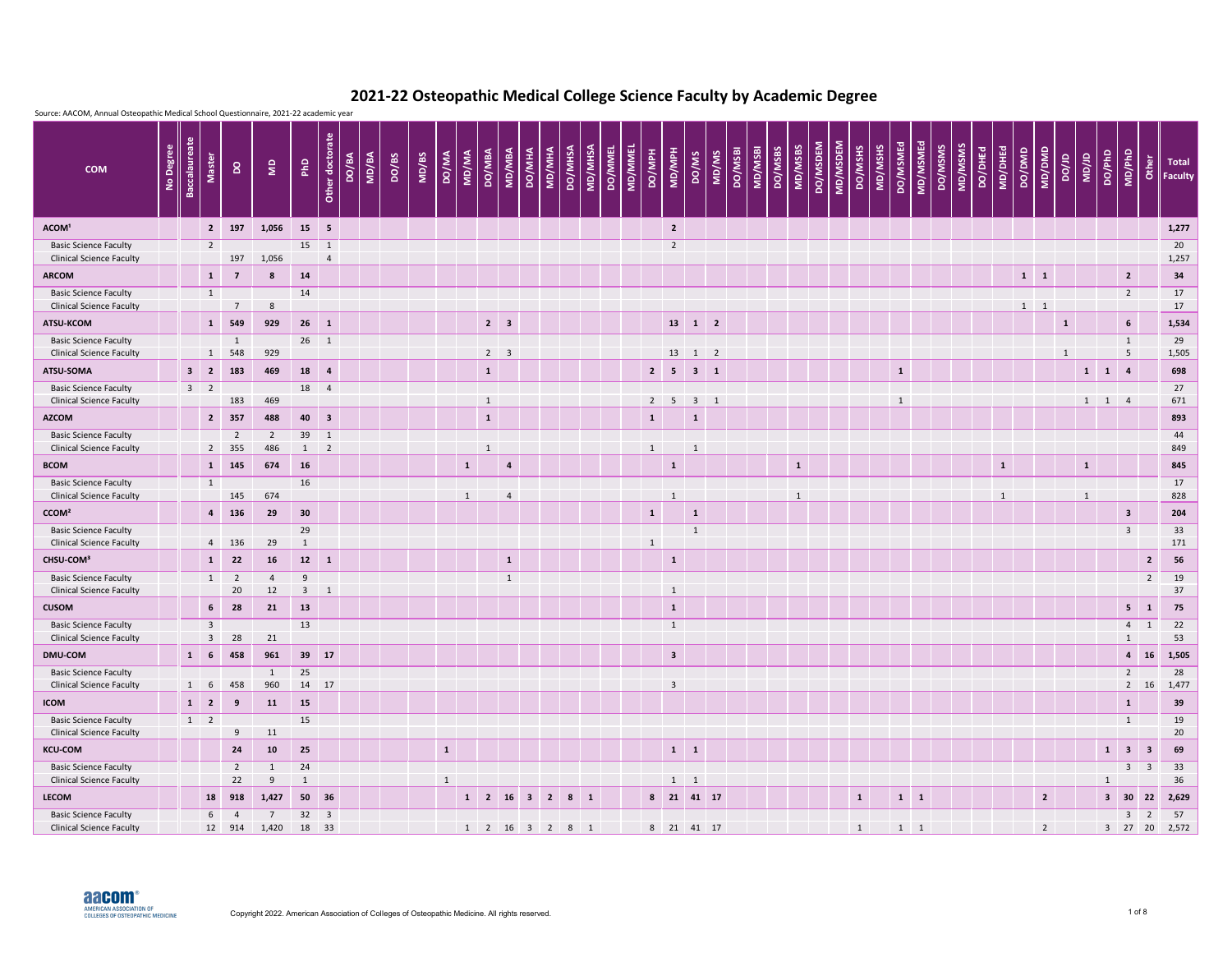

| Source: AACOM, Annual Osteopathic Medical School Questionnaire, 2021-22 academic year |           |                      |                        |                          |                       |                 |                                |                |                     |                      |                               |                         |                      |              |               |                         |                |                |                |                |                |                              |                |                                |         |         |         |                     |              |              |         |          |             |         |         |         |         |        |                |       |              |                                     |                              |                |                                                                                                         |
|---------------------------------------------------------------------------------------|-----------|----------------------|------------------------|--------------------------|-----------------------|-----------------|--------------------------------|----------------|---------------------|----------------------|-------------------------------|-------------------------|----------------------|--------------|---------------|-------------------------|----------------|----------------|----------------|----------------|----------------|------------------------------|----------------|--------------------------------|---------|---------|---------|---------------------|--------------|--------------|---------|----------|-------------|---------|---------|---------|---------|--------|----------------|-------|--------------|-------------------------------------|------------------------------|----------------|---------------------------------------------------------------------------------------------------------|
| <b>COM</b>                                                                            | No Degree | <b>Baccalaureate</b> | <b>Master</b>          | $\mathsf{S}$             | $\epsilon$            | P <sub>hD</sub> | Other doctorate                | DO/BA          | MD/BA               | DO/BS                | MD/BS                         | <b>DO/MA</b>            | MD/MA                | DO/MBA       | <b>MD/MBA</b> | DO/MHA                  | MD/MHA         | <b>DO/MHSA</b> | MD/MHSA        | <b>DO/MMEL</b> | <b>MD/MMEL</b> | HdM/aw<br><b>DO/MPH</b>      | DO/MS          | MD/MS                          | DO/MSBI | MD/MSBI | DO/MSBS | DO/MSDEM<br>MD/MSBS | MD/MSDEM     | DO/MSHS      | MD/MSHS | DO/MSMEd | MD/MSMEd    | DO/MSMS | MD/MSMS | DO/DHEd | MD/DHEd | DO/DMD | MD/DMD         | ar/oa | <b>UD/JD</b> | DO/PhD                              | MD/PhD                       |                | $\begin{array}{c c}\n\mathbf{g} & \mathsf{Total} \\ \hline\n\mathbf{g} & \mathsf{Faculty}\n\end{array}$ |
| <b>LECOM Bradenton</b>                                                                |           |                      |                        | 8 712                    | 1,403                 |                 | 39 34                          |                |                     |                      |                               |                         | $1 \quad 2$          |              | <b>16</b>     | $3 \quad 2$             |                | $8 \quad 1$    |                |                |                | $8 \qquad 21$                | 41 17          |                                |         |         |         |                     |              | $\mathbf{1}$ |         |          | $2 \mid 1$  |         |         |         |         |        | $\overline{2}$ |       |              | $3 \quad 27$                        |                              | 13             | 2,365                                                                                                   |
| <b>Basic Science Faculty</b><br><b>Clinical Science Faculty</b>                       |           |                      |                        | 8 712                    | 1<br>1,402            | 14              | $\overline{1}$<br>25 33        |                |                     |                      |                               |                         | $1 \quad 2 \quad 16$ |              |               | $\overline{\mathbf{3}}$ | $\overline{2}$ | $8 \quad 1$    |                |                |                | $8 \qquad 21$                | 41 17          |                                |         |         |         |                     |              | $\mathbf{1}$ |         |          | $2 \quad 1$ |         |         |         |         |        | $\overline{2}$ |       |              | $3 \quad 27$                        |                              | 13             | 16<br>2,349                                                                                             |
| LMU-DCOM                                                                              |           |                      |                        | 364                      | 939                   |                 | $23 \quad 5$                   |                |                     |                      |                               |                         |                      | $1 \quad 1$  |               |                         |                |                |                |                |                | $\mathbf{1}$<br>$\mathbf{1}$ |                |                                |         |         |         |                     |              |              |         |          |             |         |         |         |         |        |                |       |              |                                     | $6\overline{6}$              |                | 1,341                                                                                                   |
| <b>Basic Science Faculty</b>                                                          |           |                      |                        |                          | $\overline{4}$        | 23              | -5                             |                |                     |                      |                               |                         |                      |              |               |                         |                |                |                |                |                |                              |                |                                |         |         |         |                     |              |              |         |          |             |         |         |         |         |        |                |       |              |                                     |                              |                | 32                                                                                                      |
| <b>Clinical Science Faculty</b><br><b>LUCOM</b>                                       |           |                      |                        | 364<br>$\mathbf{1}$      | 935<br>$\overline{2}$ | 20              |                                | $1 \quad 2$    | $\overline{4}$      | $5^{\circ}$          | $6\phantom{1}$                |                         | $\mathbf{1}$         | $1 \quad 1$  |               |                         |                |                |                |                |                | $1 \quad 1$                  | $1 \quad 1$    |                                |         |         |         |                     |              |              |         |          |             |         |         |         |         |        |                |       |              | $\mathbf{1}$                        | 6 <sup>1</sup>               | $\overline{2}$ | 1,309<br>47                                                                                             |
| <b>Basic Science Faculty</b>                                                          |           |                      |                        |                          |                       | 19              |                                |                |                     |                      | 1                             |                         |                      |              |               |                         |                |                |                |                |                |                              |                |                                |         |         |         |                     |              |              |         |          |             |         |         |         |         |        |                |       |              |                                     |                              | $\overline{2}$ | 22                                                                                                      |
| <b>Clinical Science Faculty</b>                                                       |           |                      |                        |                          | $\overline{2}$        | $\mathbf{1}$    | 1                              | $\overline{2}$ | $\overline{4}$      | $5\overline{)}$      | 5                             |                         |                      |              |               |                         |                |                |                |                |                |                              | $1 \quad 1$    |                                |         |         |         |                     |              |              |         |          |             |         |         |         |         |        |                |       |              | $\mathbf{1}$                        |                              |                | 25                                                                                                      |
| <b>MSUCOM</b>                                                                         |           |                      | 95 255                 |                          |                       |                 | 135 131 5                      |                |                     | 2,866 1,365          |                               | $\overline{\mathbf{4}}$ | $1 \quad 5$          |              |               |                         |                |                |                |                |                | $10 \quad 4$                 | 16 8           |                                |         |         |         |                     |              |              |         |          |             |         |         |         |         |        | $\overline{4}$ |       |              | $2 \quad 10 \quad 12$               |                              |                | 4,928                                                                                                   |
| <b>Basic Science Faculty</b><br><b>Clinical Science Faculty</b>                       |           |                      | $\mathbf{1}$<br>95 254 |                          |                       | 69              | $\overline{7}$<br>66 124 5     |                |                     | 2,864 1,353 4        | $2 \t 12$                     |                         | $1 \quad 5$          |              |               |                         |                |                |                |                |                | 10 4                         | 16 8           |                                |         |         |         |                     |              |              |         |          |             |         |         |         |         |        |                |       |              | $1 \quad 1$<br>$2 \quad 9 \quad 11$ |                              |                | 93<br>4,835                                                                                             |
| <b>MU-COM</b>                                                                         |           |                      | $\mathbf{1}$           | 197                      | 812                   |                 | $15 \quad 7$                   |                |                     |                      |                               |                         |                      |              |               |                         |                |                |                |                |                |                              |                |                                |         |         |         |                     |              |              |         |          |             |         |         |         |         |        |                |       |              |                                     |                              |                | 1,032                                                                                                   |
| <b>Basic Science Faculty</b>                                                          |           |                      | $\mathbf{1}$           |                          |                       | 15 1            |                                |                |                     |                      |                               |                         |                      |              |               |                         |                |                |                |                |                |                              |                |                                |         |         |         |                     |              |              |         |          |             |         |         |         |         |        |                |       |              |                                     |                              |                | 17                                                                                                      |
| <b>Clinical Science Faculty</b>                                                       |           |                      |                        | 197                      | 812                   |                 | 6                              |                |                     |                      |                               |                         |                      |              |               |                         |                |                |                |                |                |                              |                |                                |         |         |         |                     |              |              |         |          |             |         |         |         |         |        |                |       |              |                                     |                              |                | 1,015                                                                                                   |
| <b>NoordaCOM</b>                                                                      |           |                      |                        | 13                       | 13                    | 16              |                                |                | $3 \quad 1 \quad 1$ | 10                   | $\overline{\phantom{a}}$ 3    |                         |                      | $\mathbf{1}$ |               |                         |                |                |                |                | $\mathbf{1}$   |                              |                |                                |         |         |         |                     |              |              |         |          |             |         |         |         |         |        |                |       |              |                                     | $\overline{2}$               |                | 64                                                                                                      |
| <b>Basic Science Faculty</b><br><b>Clinical Science Faculty</b>                       |           |                      |                        | $\overline{2}$<br>11     | 8                     | 15              | $\overline{2}$<br>$\mathbf{1}$ |                |                     | $1 \quad 1 \quad 10$ | 1<br>$\overline{\phantom{0}}$ |                         |                      | $\mathbf{1}$ |               |                         |                |                |                |                | $\mathbf{1}$   |                              |                |                                |         |         |         |                     |              |              |         |          |             |         |         |         |         |        |                |       |              |                                     | $\mathbf{1}$<br>$\mathbf{1}$ |                | 29<br>35                                                                                                |
| <b>NSU-KPCOM</b>                                                                      |           |                      | $\mathbf{1}$           | 185                      | 603                   |                 | $29 \quad 1$                   |                |                     |                      |                               |                         |                      |              | $\mathbf{1}$  |                         |                |                |                |                |                | $1 \quad 2$                  |                | $\mathbf{1}$                   |         |         |         |                     |              |              |         |          |             |         |         |         |         |        |                |       |              |                                     | 5 <sub>5</sub>               |                | 829                                                                                                     |
| <b>Basic Science Faculty</b>                                                          |           |                      | 1                      | $\overline{1}$           | 9                     | 29              | $\mathbf{1}$                   |                |                     |                      |                               |                         |                      |              |               |                         |                |                |                |                |                |                              |                |                                |         |         |         |                     |              |              |         |          |             |         |         |         |         |        |                |       |              |                                     | $\overline{\mathbf{3}}$      |                | 44                                                                                                      |
| <b>Clinical Science Faculty</b><br><b>NYITCOM</b>                                     |           |                      |                        | 184<br>331               | 594<br>586            |                 | 50 11                          |                |                     |                      |                               |                         |                      |              | $\mathbf{1}$  |                         |                |                |                |                |                | $1 \quad 2$<br>$2 \mid 1$    |                | $\mathbf{1}$<br>$\overline{2}$ |         |         |         |                     |              |              |         |          |             |         |         |         |         |        |                |       |              | $2 \mid 3$                          | $\overline{2}$               |                | 785<br>989                                                                                              |
| <b>Basic Science Faculty</b>                                                          |           |                      |                        |                          | $\mathbf{1}$          |                 | 39 2                           |                |                     |                      |                               |                         |                      | $\mathbf{1}$ |               |                         |                |                |                |                |                |                              |                |                                |         |         |         |                     |              |              |         |          |             |         |         |         |         |        |                |       |              |                                     | $\overline{\mathbf{3}}$      |                | 45                                                                                                      |
| <b>Clinical Science Faculty</b>                                                       |           |                      |                        | 331                      | 585                   | 11 9            |                                |                |                     |                      |                               |                         |                      | $\mathbf{1}$ |               |                         |                |                |                |                |                | $2 \quad 1$                  |                | $\overline{2}$                 |         |         |         |                     |              |              |         |          |             |         |         |         |         |        |                |       |              | $\overline{2}$                      |                              |                | 944                                                                                                     |
| <b>OSU-COM</b>                                                                        |           |                      |                        | 1 499                    | 440                   |                 | 65 15                          |                |                     |                      |                               |                         |                      |              |               |                         |                |                |                |                |                |                              |                |                                |         |         |         |                     |              |              |         |          |             |         |         |         |         |        |                |       |              |                                     | $\mathbf{1}$                 |                | 1,021                                                                                                   |
| <b>Basic Science Faculty</b><br><b>Clinical Science Faculty</b>                       |           |                      | 1                      | 5<br>494                 | $\overline{1}$<br>439 |                 | 43 1<br>22 14                  |                |                     |                      |                               |                         |                      |              |               |                         |                |                |                |                |                |                              |                |                                |         |         |         |                     |              |              |         |          |             |         |         |         |         |        |                |       |              |                                     | $\mathbf{1}$                 |                | 50<br>971                                                                                               |
| <b>OU-HCOM</b>                                                                        |           |                      |                        | $1 \quad 24 \quad 1,206$ | 2,008                 |                 | 80 54                          |                |                     |                      |                               |                         |                      | $5 \quad 2$  |               |                         |                |                | $\overline{2}$ |                |                | $3 \quad 5$                  | $1 \mid 3$     |                                |         |         |         |                     | $\mathbf{1}$ |              |         |          |             |         |         |         |         |        |                |       |              |                                     | 14 69                        |                | 3,478                                                                                                   |
| <b>Basic Science Faculty</b>                                                          |           |                      | $\mathbf{1}$           |                          | 1                     | 59              |                                |                |                     |                      |                               |                         |                      |              | 1             |                         |                |                |                |                |                |                              |                |                                |         |         |         |                     |              |              |         |          |             |         |         |         |         |        |                |       |              |                                     | $4\quad 2$                   |                | 68                                                                                                      |
| <b>Clinical Science Faculty</b>                                                       |           |                      |                        | $1 \quad 23 \quad 1,206$ | 2,007                 |                 | 21 54                          |                |                     |                      |                               |                         |                      | $5 \quad 1$  |               |                         |                |                | $\overline{2}$ |                |                | $3 \quad 5$                  | $1 \quad 3$    |                                |         |         |         |                     | $\mathbf{1}$ |              |         |          |             |         |         |         |         |        |                |       |              |                                     | 10 67                        |                | 3,410                                                                                                   |
| <b>PCOM</b>                                                                           |           |                      |                        | 2 831                    | 1,093 27              |                 |                                |                |                     |                      |                               |                         |                      | $\mathbf{1}$ |               |                         |                |                |                |                |                | $\overline{\mathbf{3}}$      | $\overline{2}$ |                                |         |         |         |                     |              |              |         |          |             |         |         |         |         |        |                |       |              |                                     | $\overline{2}$               |                | 1,961                                                                                                   |
| <b>Basic Science Faculty</b><br><b>Clinical Science Faculty</b>                       |           |                      | 2                      |                          | 831 1,093             | 27              |                                |                |                     |                      |                               |                         |                      | $\mathbf{1}$ |               |                         |                |                |                |                |                | $\overline{3}$               | $\sqrt{2}$     |                                |         |         |         |                     |              |              |         |          |             |         |         |         |         |        |                |       |              |                                     | $\overline{2}$               |                | 31<br>1,930                                                                                             |
| <b>PCOM Georgia</b>                                                                   |           |                      |                        | 155                      | 391                   | 14              |                                |                |                     |                      |                               |                         |                      |              |               |                         |                |                |                |                |                | $1 \quad 1$                  |                |                                |         |         |         |                     |              |              |         |          |             |         |         |         |         |        |                |       |              |                                     | $\vert 1 \vert$              | $6\phantom{1}$ | 569                                                                                                     |
| <b>Basic Science Faculty</b><br><b>Clinical Science Faculty</b>                       |           |                      |                        | 155                      | $2^{\circ}$<br>389    | 14              |                                |                |                     |                      |                               |                         |                      |              |               |                         |                |                |                |                |                | $1 \quad 1$                  |                |                                |         |         |         |                     |              |              |         |          |             |         |         |         |         |        |                |       |              |                                     | $1 \quad 2$                  | $\overline{4}$ | 19<br>550                                                                                               |
| <b>PCOM South Georgia</b>                                                             |           |                      | $\mathbf{1}$           | 9                        | $\overline{7}$        | 10              |                                |                |                     |                      |                               |                         |                      |              |               |                         |                |                |                |                |                |                              |                |                                |         |         |         |                     |              |              |         |          |             |         |         |         |         |        |                |       |              |                                     |                              | $\overline{2}$ | 29                                                                                                      |
| <b>Basic Science Faculty</b>                                                          |           |                      | 1                      |                          | $\mathbf{1}$          | 10              |                                |                |                     |                      |                               |                         |                      |              |               |                         |                |                |                |                |                |                              |                |                                |         |         |         |                     |              |              |         |          |             |         |         |         |         |        |                |       |              |                                     |                              |                | 12                                                                                                      |
| <b>Clinical Science Faculty</b>                                                       |           |                      |                        | 9                        | 6                     |                 |                                |                |                     |                      |                               |                         |                      |              |               |                         |                |                |                |                |                |                              |                |                                |         |         |         |                     |              |              |         |          |             |         |         |         |         |        |                |       |              |                                     |                              |                | $2 \mid 17$                                                                                             |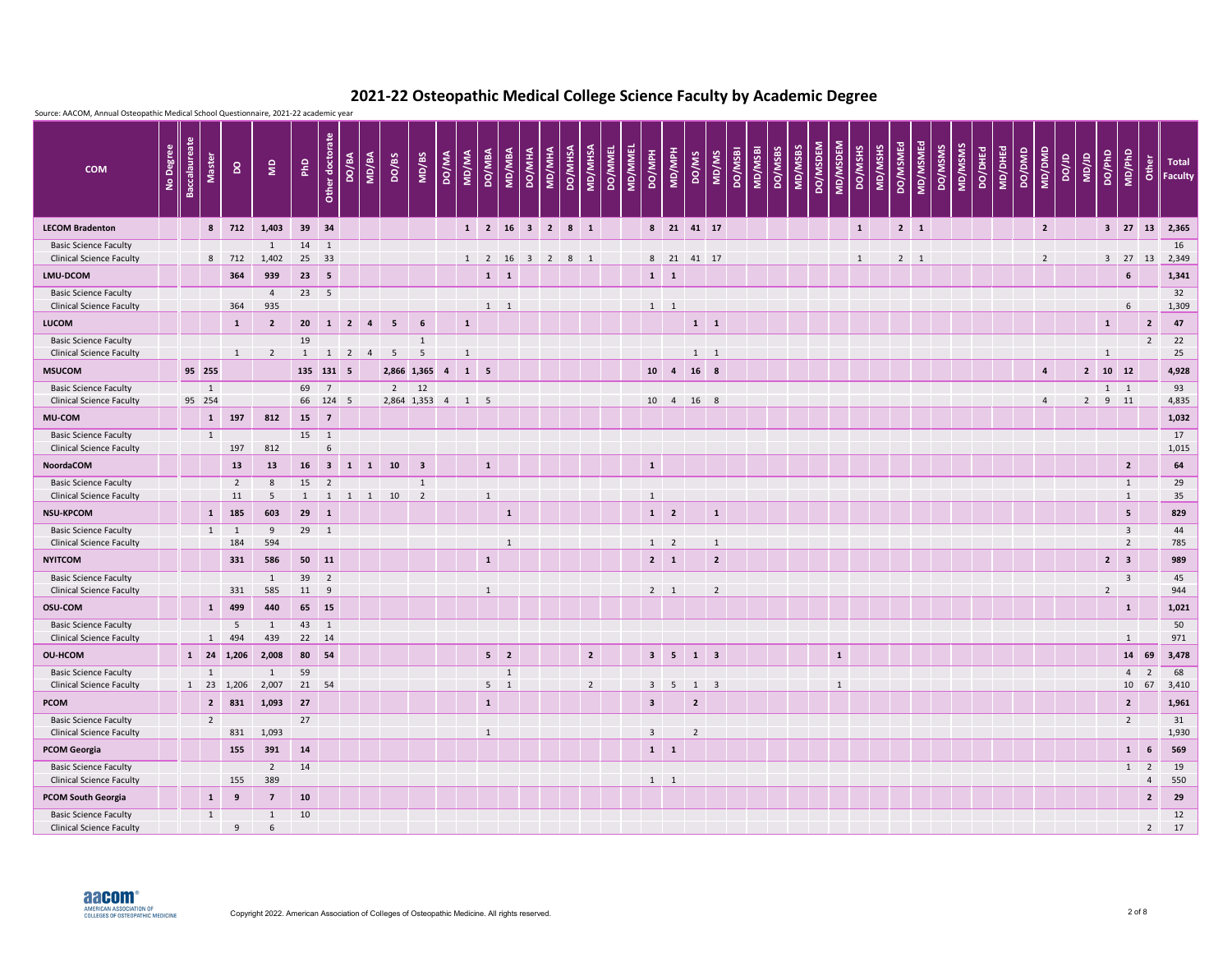

|                                                                                 |            |                                       | Source: AACOM, Annual Osteopathic Medical School Questionnaire, 2021-22 academic year |                      |                            |                         |                                            |                                         |              |                             |                 |                                        |                         |              |                |              |         |                |                               |                          |                                |                |                    |         |                     |          |         |         |                 |          |                    |                |         |        |        |              |                        |                                |                |                                     |
|---------------------------------------------------------------------------------|------------|---------------------------------------|---------------------------------------------------------------------------------------|----------------------|----------------------------|-------------------------|--------------------------------------------|-----------------------------------------|--------------|-----------------------------|-----------------|----------------------------------------|-------------------------|--------------|----------------|--------------|---------|----------------|-------------------------------|--------------------------|--------------------------------|----------------|--------------------|---------|---------------------|----------|---------|---------|-----------------|----------|--------------------|----------------|---------|--------|--------|--------------|------------------------|--------------------------------|----------------|-------------------------------------|
| No Degree<br><b>COM</b>                                                         |            | <b>Baccalaureate</b><br><b>Master</b> | $\mathsf{S}$                                                                          | $\mathsf{S}$         | P <sub>hD</sub>            | Other doctorate         | MD/BA<br>DO/BA                             | DO/BS                                   | MD/BS        | <b>DO/MA</b>                | DO/MBA<br>MD/MA |                                        | <b>MD/MBA</b><br>DO/MHA | MD/MHA       | <b>DO/MHSA</b> | MD/MHSA      | DO/MMEL | <b>MD/MMEL</b> | <b>HdM/Od</b>                 | MD/MPH                   | MD/MS<br>DO/MS                 |                | MD/MSBI<br>DO/MSBI | DO/MSBS | DO/MSDEM<br>MD/MSBS | MD/MSDEM | DO/MSHS | MD/MSHS | <b>DO/MSMEd</b> | MD/MSMEd | MD/MSMS<br>DO/MSMS | <b>DO/DHEd</b> | MD/DHEd | DO/DMD | MD/DMD | ar/oa        | DO/PhD<br><b>UD/JD</b> | MD/PhD                         | Other          | <b>Total</b><br>$\parallel$ Faculty |
| PNWU-COM                                                                        |            |                                       | 414                                                                                   | 820                  | 17 14                      |                         |                                            |                                         |              |                             | $\mathbf{1}$    |                                        |                         |              |                |              |         |                | $\overline{2}$                |                          |                                |                |                    |         |                     |          |         |         |                 |          |                    |                |         |        |        |              |                        | $1 \quad 4$                    |                | 1,273                               |
| <b>Basic Science Faculty</b><br><b>Clinical Science Faculty</b>                 |            |                                       | 414                                                                                   | 820                  | $12 \quad 3$               | $5 \quad 11$            |                                            |                                         |              |                             | $\mathbf{1}$    |                                        |                         |              |                |              |         |                | $\overline{2}$                |                          |                                |                |                    |         |                     |          |         |         |                 |          |                    |                |         |        |        |              |                        | $\mathbf{1}$<br>$1 \quad 3$    |                | 16<br>1,257                         |
| <b>RowanSOM</b>                                                                 |            | $3 \mid 1 \mid 26$                    | 537                                                                                   | 431                  | 115 26                     |                         |                                            |                                         |              | $\mathbf{1}$                |                 | $1 \quad 2$                            |                         |              |                |              |         |                |                               | $1 \quad 1$              |                                |                |                    |         |                     |          |         |         |                 |          |                    |                |         |        |        | $\mathbf{1}$ |                        | $2 \mid 4$                     |                | 1,152                               |
| <b>Basic Science Faculty</b>                                                    |            | $\mathbf{1}$                          |                                                                                       | $\overline{2}$       | 71 1                       |                         |                                            |                                         |              |                             |                 |                                        |                         |              |                |              |         |                |                               |                          |                                |                |                    |         |                     |          |         |         |                 |          |                    |                |         |        |        |              |                        |                                |                | 75                                  |
| <b>Clinical Science Faculty</b>                                                 | $3 \mid 1$ | 25                                    | 537                                                                                   | 429                  | 44 25                      |                         |                                            |                                         |              | $\mathbf{1}$                |                 | $1\quad 2$                             |                         |              |                |              |         |                |                               | $1 \quad 1$              |                                |                |                    |         |                     |          |         |         |                 |          |                    |                |         |        |        | $\mathbf{1}$ |                        | $2 \qquad 4$                   |                | 1,077                               |
| <b>RVUCOM</b><br>$\mathbf{1}$<br><b>Basic Science Faculty</b><br>$\overline{1}$ |            |                                       | 20                                                                                    | $\overline{4}$       | 27<br>$27 \quad 3$         | $\overline{4}$          | $\overline{\mathbf{5}}$<br>$5\phantom{.0}$ |                                         |              |                             |                 |                                        |                         |              |                |              |         |                |                               |                          |                                |                |                    |         |                     |          |         |         |                 |          |                    |                |         |        |        |              |                        | $1 \quad 1$<br>1               |                | 63<br>37                            |
| <b>Clinical Science Faculty</b>                                                 |            |                                       | 20                                                                                    | $\overline{4}$       |                            | $\mathbf{1}$            |                                            |                                         |              |                             |                 |                                        |                         |              |                |              |         |                |                               |                          |                                |                |                    |         |                     |          |         |         |                 |          |                    |                |         |        |        |              |                        | $\mathbf{1}$                   |                | 26                                  |
| SHSU-COM                                                                        |            |                                       | $\overline{7}$                                                                        | 9                    | 12                         |                         |                                            |                                         |              |                             |                 |                                        |                         |              |                |              |         |                | $1 \quad 1$                   |                          |                                | $\mathbf{2}$   |                    |         |                     |          |         |         |                 |          |                    |                |         |        |        |              |                        | 3 <sup>1</sup>                 |                | 35                                  |
| <b>Basic Science Faculty</b><br><b>Clinical Science Faculty</b>                 |            |                                       | $\overline{7}$                                                                        | $\overline{4}$<br>-5 | 11<br>$\mathbf{1}$         |                         |                                            |                                         |              |                             |                 |                                        |                         |              |                |              |         |                | $1 \quad 1$                   |                          | $\mathbf{1}$                   | $\mathbf{1}$   |                    |         |                     |          |         |         |                 |          |                    |                |         |        |        |              |                        | $\overline{2}$<br>$\mathbf{1}$ |                | 18<br>17                            |
| <b>TouroCOM-NY</b>                                                              |            | $1 \quad 1$                           | 217                                                                                   | 531                  | 22 10                      |                         |                                            |                                         |              |                             |                 |                                        | $\overline{a}$          |              |                |              |         |                | $2^{\circ}$                   | 9<br>$\mathbf{1}$        |                                |                |                    |         |                     |          |         |         |                 |          |                    |                |         |        |        |              |                        | 6 <sup>1</sup>                 | -11            | 815                                 |
| <b>Basic Science Faculty</b>                                                    |            | $1 \quad 1$                           | 2                                                                                     | 16                   | $21 \t 4$                  |                         |                                            |                                         |              |                             |                 |                                        |                         |              |                |              |         |                |                               |                          |                                |                |                    |         |                     |          |         |         |                 |          |                    |                |         |        |        |              |                        | $\overline{2}$                 |                | 47                                  |
| <b>Clinical Science Faculty</b><br><b>TUCOM-CA</b>                              |            | $\mathbf{1}$                          | 215<br>379                                                                            | 515<br>594           | 1<br>15                    | 6<br>$\mathbf{1}$       |                                            |                                         |              |                             |                 |                                        | $\overline{4}$          |              |                |              |         |                | $2 \quad 9$                   | $\overline{\phantom{0}}$ |                                |                |                    |         |                     |          |         |         |                 |          |                    |                |         |        |        |              |                        |                                | $4$ 11<br>6    | 768<br>996                          |
| <b>Basic Science Faculty</b>                                                    |            | $\mathbf{1}$                          |                                                                                       | $\overline{4}$       | 15                         |                         |                                            |                                         |              |                             |                 |                                        |                         |              |                |              |         |                |                               |                          |                                |                |                    |         |                     |          |         |         |                 |          |                    |                |         |        |        |              |                        |                                |                | 20                                  |
| <b>Clinical Science Faculty</b>                                                 |            |                                       | 379                                                                                   | 590                  |                            | $\mathbf{1}$            |                                            |                                         |              |                             |                 |                                        |                         |              |                |              |         |                |                               |                          |                                |                |                    |         |                     |          |         |         |                 |          |                    |                |         |        |        |              |                        |                                | 6              | 976                                 |
| <b>TUNCOM</b>                                                                   |            | $\mathbf{1}$                          | 24                                                                                    | 13                   | $22 \quad 3$               |                         |                                            |                                         |              |                             |                 |                                        |                         |              |                |              |         |                |                               |                          |                                |                |                    |         |                     |          |         |         |                 |          |                    |                |         |        |        |              |                        | $\mathbf{1}$                   | <sup>1</sup>   | 65                                  |
| <b>Basic Science Faculty</b><br><b>Clinical Science Faculty</b>                 |            | 1                                     | $\overline{1}$<br>23                                                                  | $\overline{3}$<br>10 | 22                         | $\overline{\mathbf{3}}$ |                                            |                                         |              |                             |                 |                                        |                         |              |                |              |         |                |                               |                          |                                |                |                    |         |                     |          |         |         |                 |          |                    |                |         |        |        |              |                        |                                | $1 \quad 1$    | 32<br>33                            |
| <b>UIWSOM</b>                                                                   |            |                                       | $1 \quad 17$                                                                          | 15                   | $20 \quad 5$               |                         |                                            |                                         |              |                             |                 |                                        | $\overline{\mathbf{3}}$ |              |                | $\mathbf{1}$ |         |                |                               |                          | $3 \quad 3 \quad 1 \quad 1$    |                |                    |         |                     |          |         |         | $\mathbf{1}$    |          |                    |                |         |        |        |              |                        |                                | $1 \quad 3$    | 75                                  |
| <b>Basic Science Faculty</b>                                                    |            |                                       | $1 \quad 1$                                                                           | $\overline{7}$       | 20 5                       |                         |                                            |                                         |              |                             |                 |                                        |                         |              |                |              |         |                |                               |                          |                                |                |                    |         |                     |          |         |         |                 |          |                    |                |         |        |        |              |                        |                                | $1 \quad 1$    | 36                                  |
| <b>Clinical Science Faculty</b>                                                 |            |                                       | 16                                                                                    | 8                    |                            |                         |                                            |                                         |              |                             |                 |                                        | $\overline{3}$          |              |                | $\mathbf{1}$ |         |                |                               |                          | $3 \quad 3 \quad 1 \quad 1$    |                |                    |         |                     |          |         |         | $\mathbf{1}$    |          |                    |                |         |        |        |              |                        |                                | $\overline{2}$ | 39                                  |
| <b>UNE COM</b><br><b>Basic Science Faculty</b>                                  |            | 1                                     | 8 188                                                                                 | 289<br>1             | $26 \t 4$<br>$22 \quad 2$  |                         |                                            |                                         |              |                             |                 |                                        |                         |              |                |              |         |                |                               |                          |                                |                |                    |         |                     |          |         |         |                 |          |                    |                |         |        |        |              |                        | $\overline{3}$                 | $6 \quad 11$   | 532<br>29                           |
| <b>Clinical Science Faculty</b>                                                 |            | $7\overline{ }$                       | 188                                                                                   | 288                  | $4\quad 2$                 |                         |                                            |                                         |              |                             |                 |                                        |                         |              |                |              |         |                |                               |                          |                                |                |                    |         |                     |          |         |         |                 |          |                    |                |         |        |        |              |                        |                                | $3$ 11         | 503                                 |
| UNTHSC/TCOM                                                                     |            |                                       | 1 31 125                                                                              | 353                  |                            | 67 24 6 2               |                                            | 20                                      | $12 \quad 2$ |                             |                 | $5 \quad 1$                            |                         | $\mathbf{1}$ |                |              |         |                | $5 \quad 10$                  |                          | $8 \t 6$                       |                |                    |         |                     |          |         |         |                 |          |                    |                |         |        |        |              |                        | $4 \quad 4 \quad 10$           |                | 697                                 |
| <b>Basic Science Faculty</b><br><b>Clinical Science Faculty</b>                 |            |                                       | $1 \quad 31 \quad 125$                                                                | 353                  | 35<br>32                   | 24                      | $6 \quad 2$                                | 20                                      | $12 \quad 2$ |                             |                 | $5 \quad 1$                            |                         | 1            |                |              |         |                | $5 \quad 10$                  |                          | $8 \t 6$                       |                |                    |         |                     |          |         |         |                 |          |                    |                |         |        |        |              |                        | 4 4 10                         |                | 35<br>662                           |
| <b>UP-KYCOM</b>                                                                 |            |                                       | 336                                                                                   | 643                  | $10 \quad 2$               |                         |                                            |                                         |              | $\mathbf{1}$                |                 | $2 \mid 2 \mid$                        |                         |              |                |              |         |                | $3 \mid 3$                    |                          |                                | $\overline{2}$ |                    |         |                     |          |         |         |                 |          |                    |                |         |        |        |              |                        | 9                              |                | 1,012                               |
| <b>Basic Science Faculty</b>                                                    |            |                                       |                                                                                       | $2^{\circ}$          | $10 \qquad 1$              |                         |                                            |                                         |              |                             |                 |                                        |                         |              |                |              |         |                |                               |                          |                                |                |                    |         |                     |          |         |         |                 |          |                    |                |         |        |        |              |                        | $\overline{4}$                 |                | 17                                  |
| <b>Clinical Science Faculty</b><br>VCOM-Auburn                                  |            |                                       | 336<br>$1 \quad 527$                                                                  | 641<br>2,537         | $13 \quad 5$               | $\mathbf{1}$            |                                            | $2 \mid 1$                              | $\mathbf{1}$ | $\mathbf{1}$<br>$1 \quad 1$ |                 | $2 \quad 2$<br>$\overline{\mathbf{3}}$ |                         |              |                |              |         |                | $3 \quad 3$<br>$\overline{2}$ | 8                        | $\overline{2}$<br>$2 \quad 10$ |                |                    |         |                     |          |         |         |                 |          |                    |                |         |        |        |              |                        | $5\phantom{.}$<br>4 12 35      |                | 995<br>3,165                        |
| <b>Basic Science Faculty</b>                                                    |            |                                       | $1 \quad 1$                                                                           |                      | $12 \quad 3$               |                         |                                            |                                         |              |                             |                 |                                        |                         |              |                |              |         |                |                               |                          |                                |                |                    |         |                     |          |         |         |                 |          |                    |                |         |        |        |              |                        | 1                              |                | 18                                  |
| <b>Clinical Science Faculty</b>                                                 |            |                                       | 526                                                                                   | 2,537                | $1 \quad 2$                |                         | $2^{\circ}$                                | $\overline{\mathbf{1}}$                 | $\mathbf{1}$ | $1 \quad 1$                 |                 |                                        | $\overline{\mathbf{3}}$ |              |                |              |         |                | $2 \quad 8$                   |                          | $2 \quad 10$                   |                |                    |         |                     |          |         |         |                 |          |                    |                |         |        |        |              |                        | 4 11 35                        |                | 3,147                               |
| <b>VCOM-Carolinas</b>                                                           |            |                                       | $1 \quad 527$                                                                         | 2,538                | $8 \mid 3$                 |                         |                                            | $2 \mid 1$                              | $\mathbf{1}$ | $1 \quad 1$                 |                 |                                        | $\overline{\mathbf{3}}$ |              |                |              |         |                | $2 \mid 8$                    |                          | $2 \quad 10$                   |                |                    |         |                     |          |         |         |                 |          |                    |                |         |        |        |              |                        |                                |                | 4 13 35 3,160                       |
| <b>Basic Science Faculty</b><br><b>Clinical Science Faculty</b>                 |            | 1                                     | 527                                                                                   | 1<br>2,537           | $7 \quad 1$<br>$1 \quad 2$ |                         |                                            | $2 \qquad 1 \qquad 1 \qquad 1 \qquad 1$ |              |                             |                 |                                        | $\overline{\mathbf{3}}$ |              |                |              |         |                |                               |                          | 2 8 2 10                       |                |                    |         |                     |          |         |         |                 |          |                    |                |         |        |        |              |                        | $1 \quad 2$                    |                | 13<br>3 11 35 3,147                 |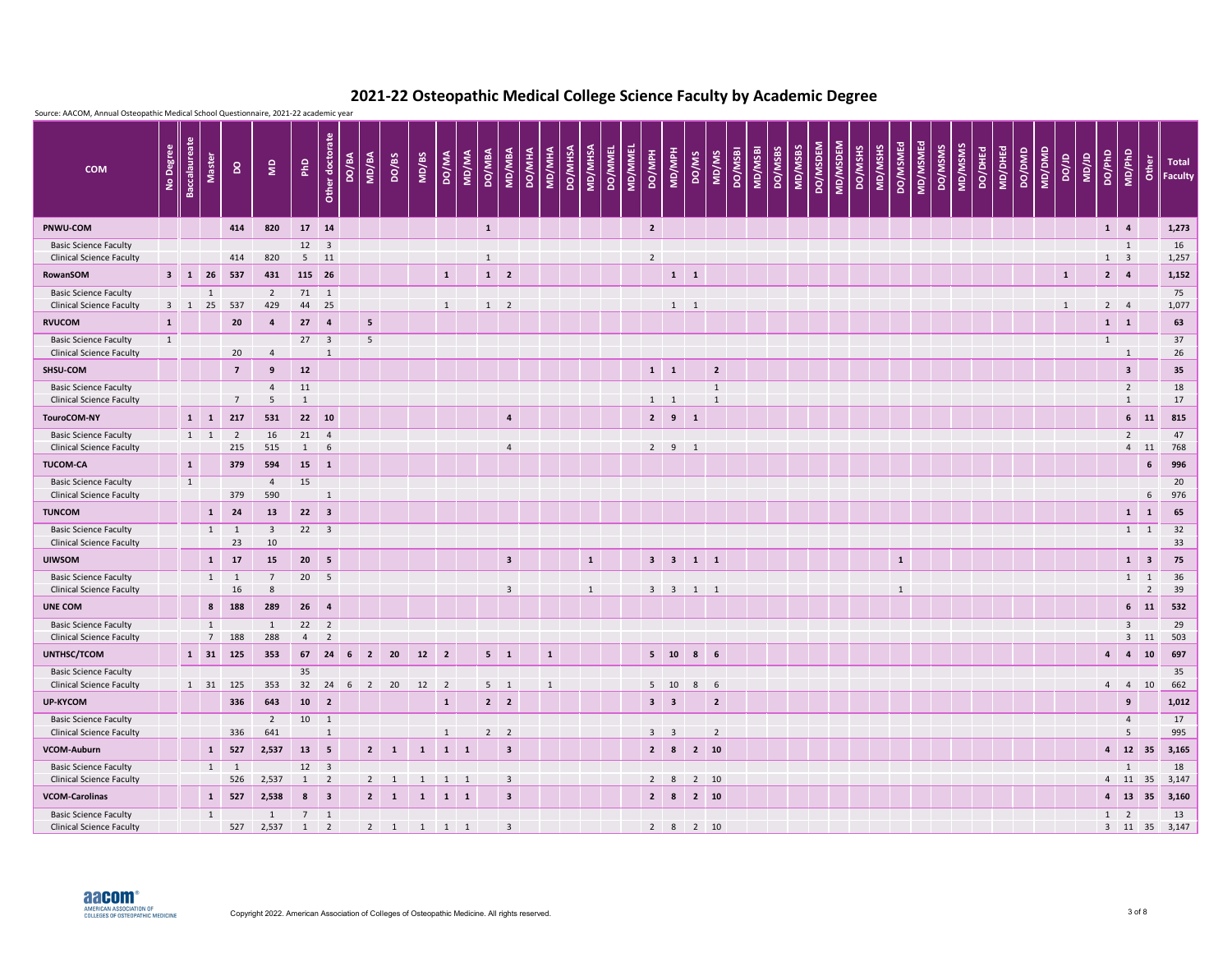| Source: AACOM, Annual Osteopathic Medical School Questionnaire, 2021-22 academic year |           |                      |                  |                         |                  |                |                         |              |                |                      |                |                |                |                     |                         |        |        |                 |         |                |              |                |                     |                     |       |                |         |         |                     |          |                         |         |          |                |         |                |         |              |                |              |                          |                |                            |                       |    |                                              |
|---------------------------------------------------------------------------------------|-----------|----------------------|------------------|-------------------------|------------------|----------------|-------------------------|--------------|----------------|----------------------|----------------|----------------|----------------|---------------------|-------------------------|--------|--------|-----------------|---------|----------------|--------------|----------------|---------------------|---------------------|-------|----------------|---------|---------|---------------------|----------|-------------------------|---------|----------|----------------|---------|----------------|---------|--------------|----------------|--------------|--------------------------|----------------|----------------------------|-----------------------|----|----------------------------------------------|
| <b>COM</b>                                                                            | No Degree | <b>Baccalaureate</b> | <b>Master</b>    | $\mathsf{S}$            | $\epsilon$       | PhD            | Other doctorate         | <b>ABVOO</b> | MD/BA          | DO/BS                | MD/BS          | <b>DO/MA</b>   | MD/MA          | DO/MBA              | <b>MD/MBA</b>           | DO/MHA | MD/MHA | <b>DO/MHSA</b>  | MD/MHSA | <b>DO/MMEL</b> | MD/MMEL      | <b>HdM/Od</b>  | HdM/QM              | DO/MS               | MD/MS | <b>DO/MSBI</b> | MD/MSBI | DO/MSBS | DO/MSDEM<br>MD/MSBS | MD/MSDEM | DO/MSHS                 | MD/MSHS | DO/MSMEd | MD/MSMEd       | DO/MSMS | <u>ND/MSMS</u> | DO/DHEd | MD/DHEd      | DO/DMD         | MD/DMD       | ar/oa                    | <b>UD/JD</b>   | DO/PhD                     | MD/PhD                |    | $\frac{b}{c}$ Total<br>$\frac{c}{c}$ Faculty |
| VCOM-Louisiana                                                                        |           |                      |                  | 521                     | 2,531            | 12             | $\blacksquare$ 3        |              | $\overline{2}$ | $\mathbf{1}$         | $\mathbf{1}$   | $1 \quad 1$    |                |                     | $\overline{\mathbf{3}}$ |        |        |                 |         |                |              | $\overline{2}$ | 8                   | $2 \quad 10$        |       |                |         |         |                     |          |                         |         |          |                |         |                |         |              |                |              |                          |                | $3 \quad 11$               |                       | 35 | 3,147                                        |
| <b>Basic Science Faculty</b>                                                          |           |                      |                  | $\mathbf{1}$            |                  | $12 \qquad 1$  |                         |              |                |                      |                |                |                |                     |                         |        |        |                 |         |                |              |                |                     |                     |       |                |         |         |                     |          |                         |         |          |                |         |                |         |              |                |              |                          |                |                            |                       |    | 14                                           |
| <b>Clinical Science Faculty</b>                                                       |           |                      |                  | 520                     | 2,531            |                | $2^{\circ}$             |              | $2^{\circ}$    |                      |                | 1 1            |                |                     | $\overline{3}$          |        |        |                 |         |                |              | $2 \quad 8$    |                     | $2 \qquad 10$       |       |                |         |         |                     |          |                         |         |          |                |         |                |         |              |                |              |                          |                |                            | $3 \quad 11 \quad 35$ |    | 3,133                                        |
| VCOM-Virginia                                                                         |           | $\overline{2}$       |                  | 533                     | 2,538            | 13             | $\mathbf{1}$            |              | $2^{\circ}$    | $\mathbf{1}$         | $\mathbf{1}$   | $\mathbf{1}$   | $\blacksquare$ |                     | $\overline{\mathbf{3}}$ |        |        |                 |         |                |              | $\overline{2}$ | 8                   | $2 \quad 10$        |       |                |         |         |                     |          |                         |         |          |                |         |                |         |              |                |              |                          |                |                            | 3 12 35               |    | 3,168                                        |
| <b>Basic Science Faculty</b>                                                          |           |                      |                  |                         | $\mathbf{1}$     | $12 \quad 1$   |                         |              |                |                      |                |                |                |                     |                         |        |        |                 |         |                |              |                |                     |                     |       |                |         |         |                     |          |                         |         |          |                |         |                |         |              |                |              |                          |                |                            |                       |    | 14                                           |
| <b>Clinical Science Faculty</b>                                                       |           | $\overline{2}$       |                  | 533                     | 2,537            |                |                         |              | $2 \quad 1$    |                      |                | $\overline{1}$ | $\blacksquare$ |                     | $\overline{3}$          |        |        |                 |         |                |              | $2 \quad 8$    |                     | $2 \quad 10$        |       |                |         |         |                     |          |                         |         |          |                |         |                |         |              |                |              |                          |                |                            | $3 \quad 12 \quad 35$ |    | 3,154                                        |
| <b>WCUCOM</b>                                                                         |           |                      |                  | 32                      | 14               | 12             | $\overline{\mathbf{2}}$ |              |                |                      |                |                |                | $\mathbf{1}$        |                         |        |        |                 |         |                |              |                |                     |                     |       |                |         |         |                     |          |                         |         |          |                |         |                |         |              |                |              |                          |                |                            | $\mathbf{1}$          |    | 62                                           |
| <b>Basic Science Faculty</b>                                                          |           |                      |                  |                         | 6                | $12 \quad 2$   |                         |              |                |                      |                |                |                |                     |                         |        |        |                 |         |                |              |                |                     |                     |       |                |         |         |                     |          |                         |         |          |                |         |                |         |              |                |              |                          |                |                            | $\mathbf{1}$          |    | 21                                           |
| <b>Clinical Science Faculty</b>                                                       |           |                      |                  | 32                      | 8                |                |                         |              |                |                      |                |                |                | $\mathbf{1}$        |                         |        |        |                 |         |                |              |                |                     |                     |       |                |         |         |                     |          |                         |         |          |                |         |                |         |              |                |              |                          |                |                            |                       |    | 41                                           |
| Western U/COMP                                                                        |           |                      | 10               | 719                     | 1,216            | 35 14          |                         |              |                |                      |                |                |                | $2 \quad 2 \quad 9$ |                         |        |        |                 |         |                |              |                |                     | 10 22 10 11         |       |                |         |         |                     |          | $\mathbf{1}$            |         |          |                |         |                |         |              |                |              |                          |                | $4$ 2 22                   |                       |    | 2,089                                        |
| <b>Basic Science Faculty</b>                                                          |           |                      |                  |                         | $\mathbf{1}$     | $27 \quad 1$   |                         |              |                |                      |                |                |                |                     |                         |        |        |                 |         |                |              |                |                     |                     |       |                |         |         |                     |          |                         |         |          |                |         |                |         |              |                |              |                          |                |                            | $\overline{2}$        |    | 31                                           |
| <b>Clinical Science Faculty</b>                                                       |           |                      | 10               | 719                     | 1,215            | 8              | 13                      |              |                |                      |                |                |                | $2 \quad 2$         | 9                       |        |        |                 |         |                |              | 10 22          |                     | 10 11               |       |                |         |         |                     |          | $\mathbf{1}$            |         |          |                |         |                |         |              |                |              |                          | $\overline{4}$ | $\overline{\phantom{a}}$ 2 | 20                    |    | 2,058                                        |
| <b>WVSOM</b>                                                                          |           |                      | $\vert$ 1        | $\overline{\mathbf{3}}$ | 1                | 24             | $1 \quad 4$             |              |                | 17                   | $\overline{4}$ | $\vert$ 1      |                |                     |                         |        |        |                 |         |                |              |                | $1 \quad 1 \quad 1$ |                     |       |                |         |         |                     |          |                         |         |          |                |         |                |         |              |                |              |                          |                |                            |                       |    | 59                                           |
| <b>Basic Science Faculty</b>                                                          |           |                      | $\mathbf{1}$     |                         |                  | 20             |                         |              |                |                      |                |                |                |                     |                         |        |        |                 |         |                |              |                |                     |                     |       |                |         |         |                     |          |                         |         |          |                |         |                |         |              |                |              |                          |                |                            |                       |    | 23                                           |
| <b>Clinical Science Faculty</b>                                                       |           |                      |                  | $\mathbf{R}$            |                  | $\overline{a}$ |                         |              |                | 17                   | $\overline{4}$ |                |                |                     |                         |        |        |                 |         |                | $\mathbf{1}$ |                |                     |                     |       |                |         |         |                     |          |                         |         |          |                |         |                |         |              |                |              |                          |                |                            |                       |    | 36                                           |
| <b>Total by Academic Degree</b>                                                       |           | 4 107                | 420 12,662       |                         | 29,473 1,306 451 |                |                         | <b>18</b>    | - 20           | 2,922 1,394          |                | 14             |                | 34                  | 77                      | 6      | -5     | 16 <sub>5</sub> |         |                |              |                |                     | 77 165 139 114      |       |                |         |         |                     | 1        | $\overline{\mathbf{3}}$ |         |          | $5 \quad 2$    |         |                |         | $\mathbf{1}$ | $\blacksquare$ | $\mathbf{q}$ | $\overline{\phantom{a}}$ | 8              |                            | 45 241 318            |    | 50,076                                       |
| <b>Basic Science Faculty</b>                                                          |           | $1 \quad 6$          | 33               | 25                      | 92               | 1,019 61       |                         |              | $5^{\circ}$    | $\overline{2}$       | 14             |                |                |                     | $\overline{2}$          |        |        |                 |         |                |              |                |                     | $4 \quad 1 \quad 1$ |       |                |         |         |                     |          |                         |         |          |                |         |                |         |              |                |              |                          |                | 3 54                       |                       | 16 | 1,339                                        |
| <b>Clinical Science Faculty</b>                                                       |           |                      | 3 101 387 12,637 |                         | 29,381           | 287            | 390                     |              |                | 18  15  2,920  1,380 |                | 14             | 11             | 34                  | 75                      |        | -5     | 16 5            |         |                |              |                |                     | 77 161 138 113      |       |                |         |         |                     |          | $1 \quad 3$             |         |          | 5 <sup>2</sup> |         |                |         |              |                |              |                          | 8              |                            |                       |    | 42 187 302 48,737                            |

Note: In 2019, the Annual Survey Faculty by Academic Degrees section was modified to reflect academic degrees COMs report as offered through Allied Health and Dual Degree programs for osteopathic medical students. This cha how many faculty COMs have to support osteopathic medical students currently attending such programs.

<sup>1</sup>Faculty reported in the column title Paid Faculty-Instructors and Other - PT are clinical preceptors. See explanation in question 2.1-4

²Clinical MS: include MMS for PA + 4 nurses.

<sup>3</sup>The above information includes employed faculty and doesn't include preceptors.

Note: Zeroes omitted for viewing ease.

Note: Figures have been rounded.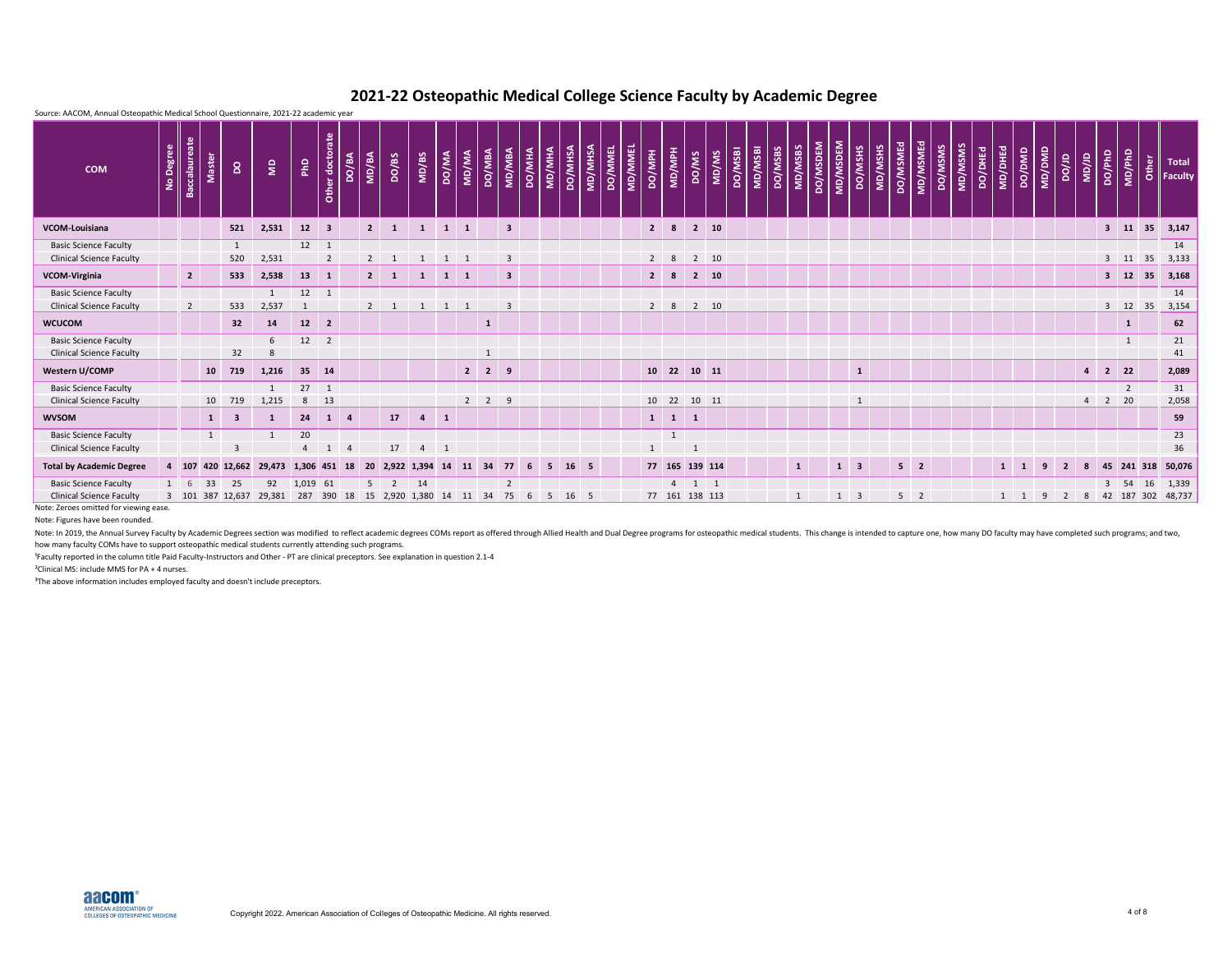## **Osteopathic Medical College Science Faculty Comparison**

Source: AACOM, Annual Osteopathic Medical School Questionnaire, 2021-22 academic year



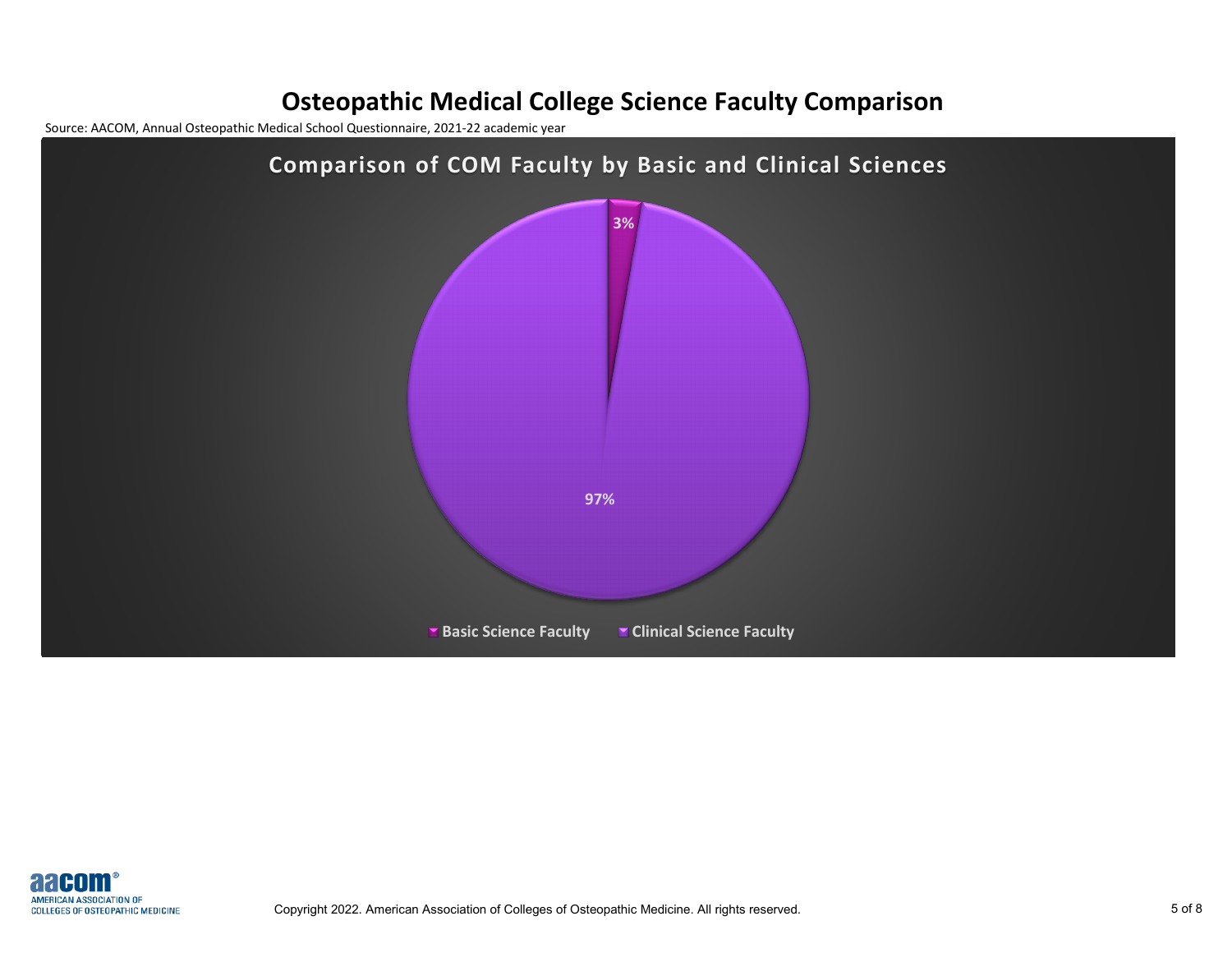## **Osteopathic Medical College Science Faculty Comparison of Academic Degrees**

Source: AACOM, Annual Osteopathic Medical School Questionnaire, 2021-22 academic year



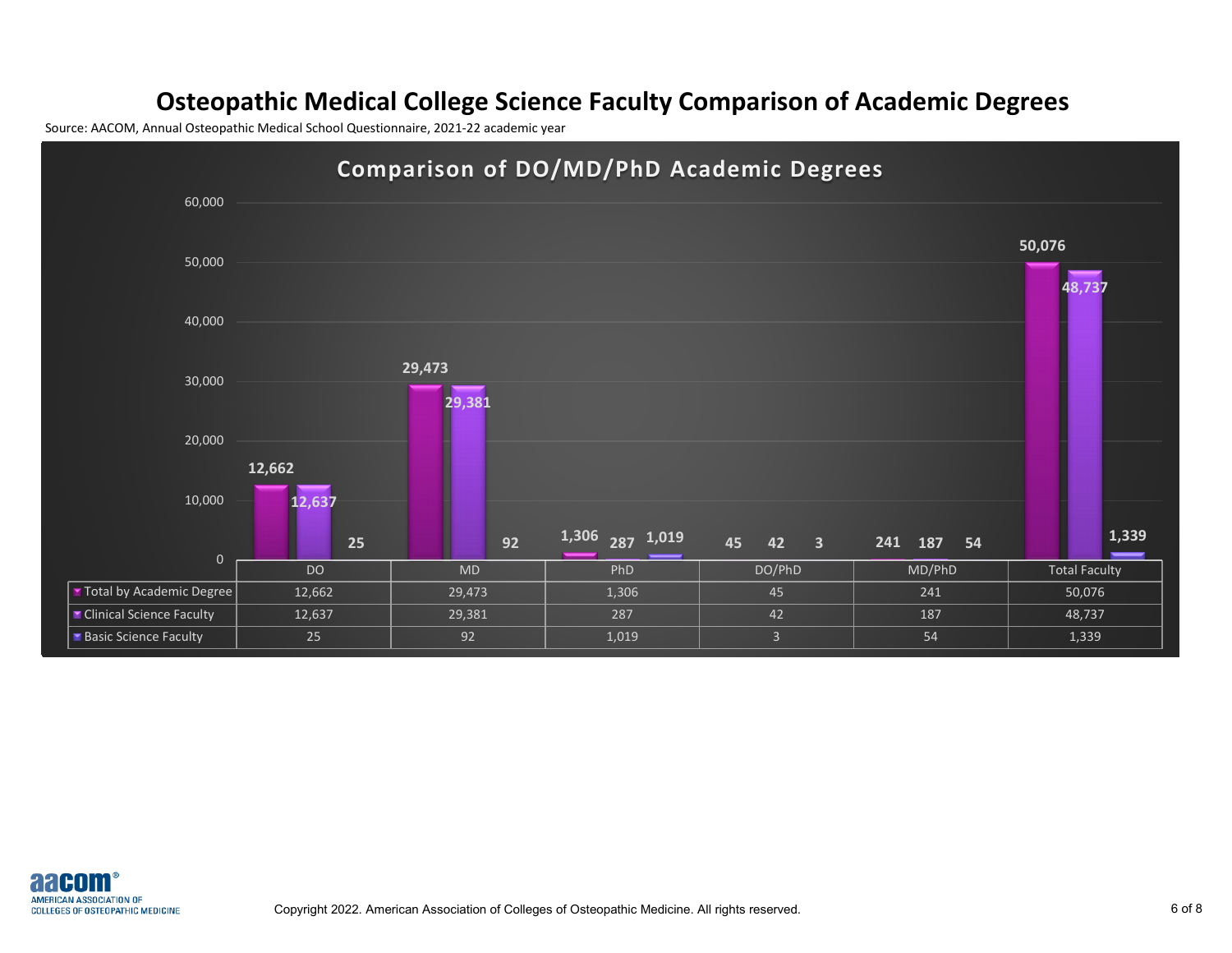## **Osteopathic Medical College Science Faculty Comparison of Academic Degrees**

Source: AACOM, Annual Osteopathic Medical School Questionnaire, 2021-22 academic year